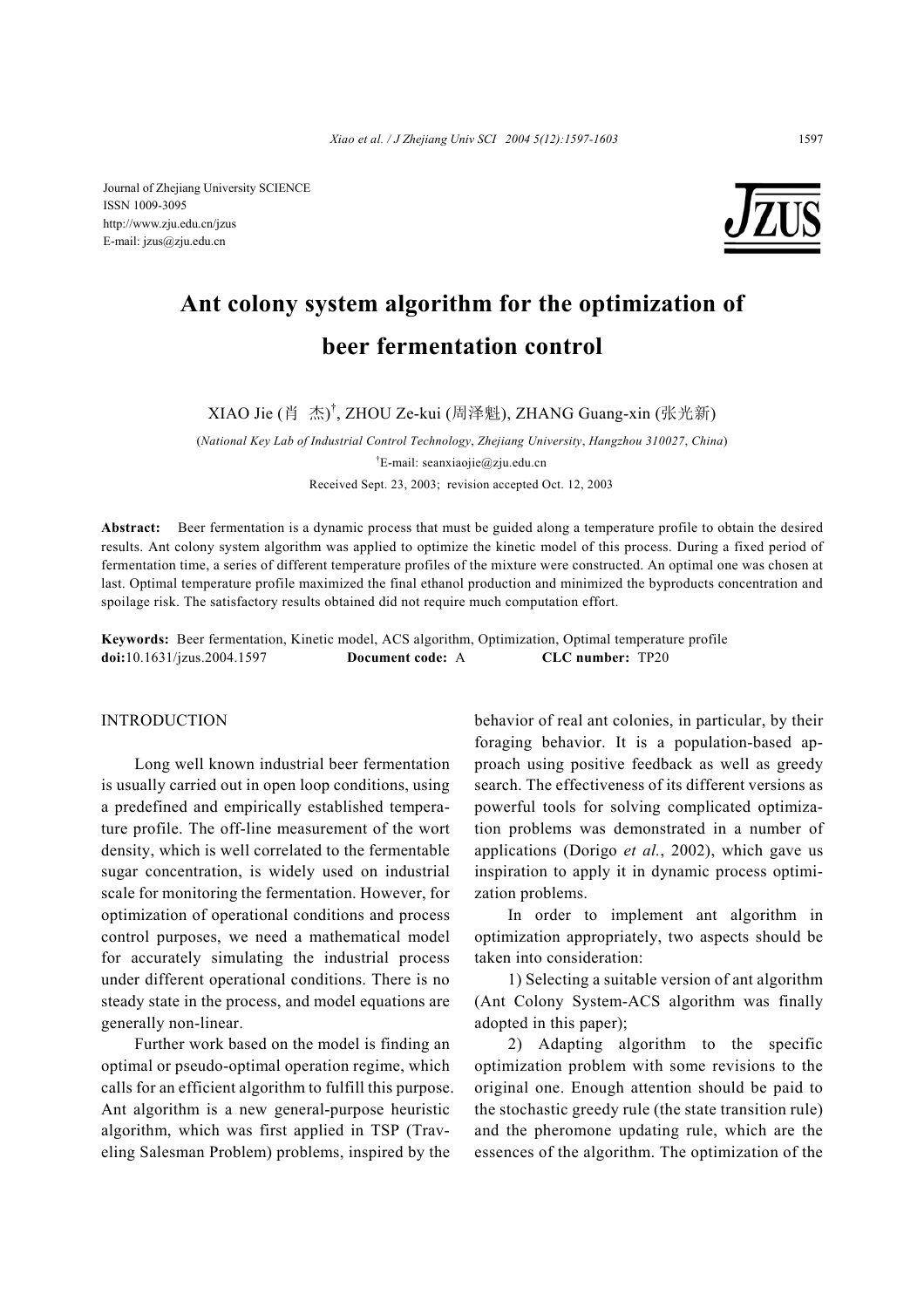process (in forms of some mathematical equations) has been accomplished with the help of MATLAB, which is a high-performance language for technical computing.

# PROCESS DESCRIPTION AND MATHEMATIC-AL MODEL

Beer fermentation exhibits complex characteristics. During the process, sugars are converted to ethanol. Without mechanical stirring, temperature is the most important manipulated intervention in the process. Low temperature makes the process time-consuming, and high temperature accelerates the process greatly. The later one (above 15  $^{\circ}$ C) will cause the loss of some ethanol efficiency, and multiply the risk of spoilage. Some byproducts (especially ethyl acetate and diacetyl), in addition to ethanol, are produced depending on temperature. They must be constrained within certain limits, in order to eliminate bad effects on flavor and aroma. The brewery uses a specific temperature profile (which is often confidential) to drive the process.

This work is aimed at finding an optimized temperature profile characterized by good ethanol efficiency, no spoilage risks, and being not over the concentration limits of ethyl acetate and diacetyl. For this purpose, a useful kinetic model (Andres-Toro *et al.*, 1998) was adopted.

It should be noted that there is a heating circuit in the experimental set-up, because the model parameter values were calculated from the experimental data obtained under isothermal runs (although the same model can be applied at the non-isothermal pilot plant scale). To keep a constant temperature, it is essential to have both cooling and heating circuits. However, in many breweries, fermentation tanks only have cooling circuits, so the increase of temperature relies on the heat released by the biochemical process itself. A conclusion can be drawn from this fact that if the optimized temperature profile could be used in real plants, it should obey the rule that once the temperature has been decreased, it cannot go up again (Increase Once Rule, in short). Because the temperature increase cannot be controlled in plants in the later parts of the fermentation process.

## OPTIMIZATION PROBLEM STATEMENT

The optimization of fermentation process is a multi-objective optimization problem. An objective function used to evaluate how good the fermentation is, should take time and efficiency criteria, together with some constrains, into consideration. The original one (Andres-Toro *et al.*, 1997a) is a group of five functions; each of them has a sub-objective. To make values of functions comparable, some modifications to the original sub-objective parameters were done:

Ethanol production must be as high as possible:

Function I:

$$
J_1 = +10C_e(t) \tag{1}
$$

in which  $C_e(t)$  can be calculated from the following functions:

$$
\frac{dC_e(t)}{dt} = f \mu_e X_{\text{act}}(t) \tag{2}
$$

$$
f = 1 - \frac{C_e(t)}{0.5C_{s0}}
$$
 and  $\mu_e = \frac{\mu_{e0}C_s(t)}{k_s + C_s(t)}$  (3)

$$
\frac{dX_{\text{act}}(t)}{dt} = \mu_x X_{\text{act}}(t) - \mu_{\text{dt}} X_{\text{act}}(t) + \mu_{\text{lag}} X_{\text{lag}}(t) (4)
$$

$$
\mu_x = \frac{\mu_{x0} C_s(t)}{0.5 C_{s0} + C_e(t)}\tag{5}
$$

$$
\frac{dX_{sd}(t)}{dt} = \mu_{dt} X_{act}(t) - \mu_{sd} X_{sd}(t)
$$
 (6)

$$
\frac{\mathrm{d}C_{\mathrm{s}}(t)}{\mathrm{d}t} = -\mu_{\mathrm{s}} X_{\mathrm{act}}(t) \tag{7}
$$

$$
\mu_{\rm s} = \frac{\mu_{\rm s0} C_{\rm s}(t)}{k_{\rm s} + C_{\rm s}(t)}\tag{8}
$$

Diacetyl and ethyl acetate concentration should be limited:

Functions II and III:

$$
J_3 = -5.73 \times \exp(11 \times C_{\text{dy}}(t) - 11.51) \tag{9}
$$

$$
J_4 = -1.16 \times \exp(6.7 \times C_{ea}(t) - 66.77) \tag{10}
$$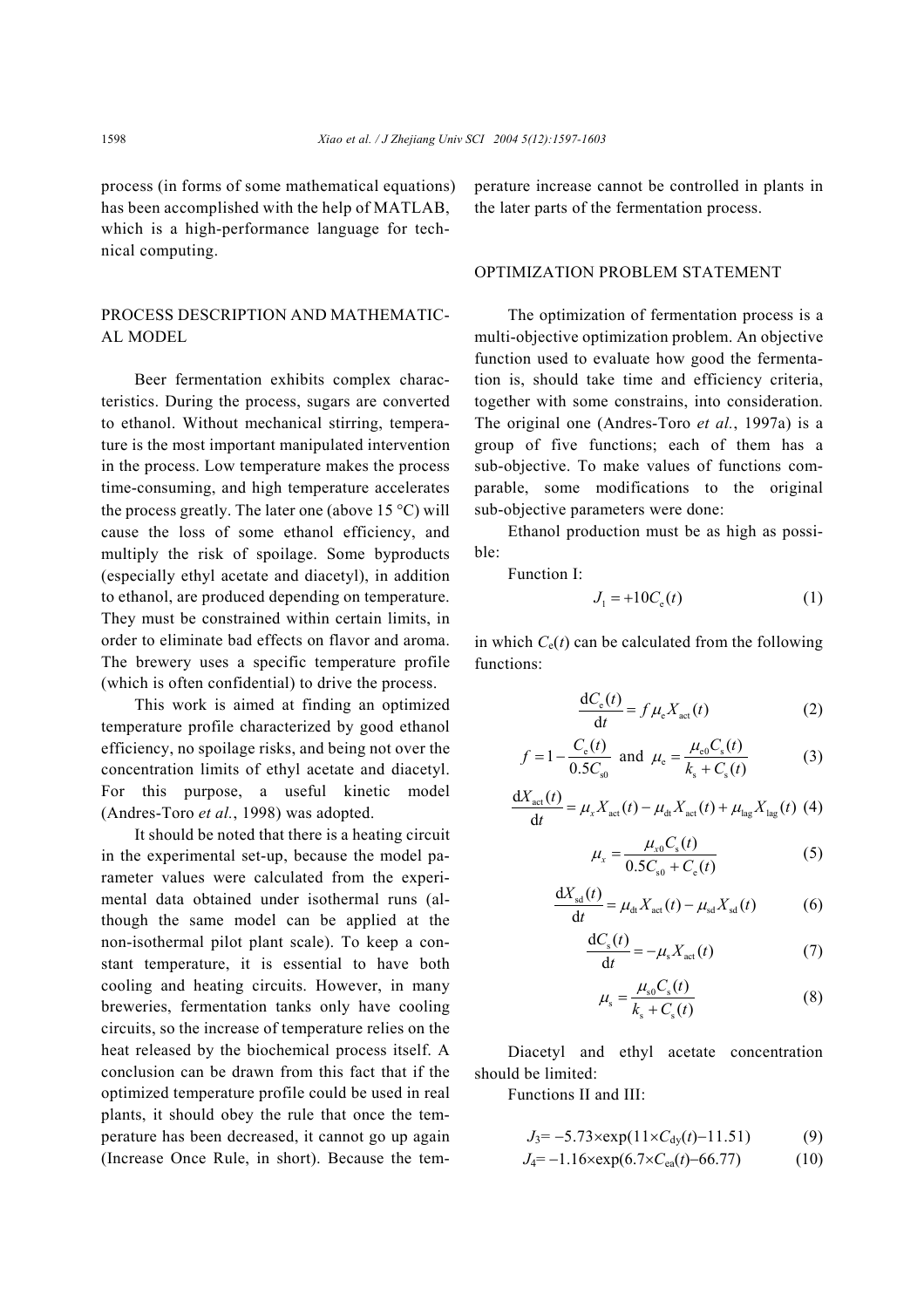in which  $C_{\text{dy}}(t)$  and  $C_{\text{ea}}(t)$  can be calculated from the next two functions:

$$
\frac{dC_{ea}(t)}{dt} = Y_{ea}(-\frac{dC_s(t)}{dt})
$$
\n(11)

$$
\frac{\mathrm{d}C_{\mathrm{dy}}(t)}{\mathrm{d}t} = \mu_{\mathrm{dy}} C_{\mathrm{s}}(t) X_{\mathrm{act}}(t) - \mu_{\mathrm{ab}} C_{\mathrm{dy}}(t) C_{\mathrm{e}}(t) \tag{12}
$$

Spoilage risk along the process: Function IV:

$$
J_2 = -\int_0^t 9.91 \times 10^{-17} \times \exp(2.31 \times T) dt
$$
 (13)

Brisk changes in temperature should be penalized:

Function V:

$$
J_{5} = -\sum_{i=1}^{\lceil t/\Delta t \rceil} \frac{|T_{i} - T_{i-1}|}{\Delta t}
$$
 (14)

Grouping all the five functions:

$$
J_{\text{max}} = J_1 + J_2 + J_3 + J_4 + J_5 \tag{15}
$$

 The value obtained depends on the temperature profile applied by the brewery along the fermentation process. That means a dynamic optimization problem: the objective function should be maximized by the application of a certain temperature profile.

For the application of ant colony system algorithm, the format of this objective function has to be changed:

$$
J_{\min} = CONS - J_{\max} \tag{16}
$$

where *CONS* (*CONS*>*J*max) is a positive integer, and  $J_{\text{min}}$  should be minimized. In addition, the temperature profile obtained should obey the Increase Once Rule.

## OPTIMIZATION WITH ANT COLONY SYSTEM ALGORITHM

Ant colony optimization (ACO) is a particular

successful research direction in ant algorithm. Ant colony system (ACS) algorithm, one version of ACO, was introduced by Dorigo and Gambardella (1997) to improve the performance of Ant System (Dorigo *et al*.,1996), that was able to find good solutions for only small TSP problems within a reasonable time. The ACS differs from AS in three main aspects: 1) the state transition rule provides a direct way to achieve balance between exploration of new edges and exploitation of a prior and accumulated knowledge on the problem; 2) the global updating rule is applied only to edges which belong to the best tour; 3) while ants construct a solution, a local pheromone updating rule (local updating rule, for short) is applied to shuffle the tours. In this way ants will make better use of pheromone information. These three modifications enable ACS to solve large problems effectively. With about 160 nodes for ants to visit, ACS algorithm has been chosen to deal with this optimization problem.

To apply ACS algorithm, a piecewise approximation of the temperature profile by a series of breakpoints is made. The breakpoints in a temperature profile are the visited nodes in an ants' tour, and are regularly spaced, every one hour. Between each time interval, the temperature is constant. Integer numbers between 0 °C and 16 °C are used to represent temperature and fixed fermentation time is 160 hours. Until now, the construction graph is clear. There are 161 nodes for each ant to build a complete tour (a temperature profile). Each node will be the integer temperature value at the end of each time interval. At the beginning of each time interval, an ant will decide the temperature in the next time interval. After this kind of discretization, *J*min and other parameter values can be easily calculated at each end of the time intervals according to 16 equations listed above.

Fig.1 is an industrial temperature profile (Andres-Toro *et al.*, 1998). If the process follows this trajectory, and *CONS* is set as 1000 (this value is decided according to some literature and it should be bigger than the suggested maximal value of  $J_{\text{max}}$ ), values of  $J_{\text{min}}$  along the process are shown in Fig.2 showing that the value of  $J_{\text{min}}$  decreases as time goes on. So it is feasible to minimize  $J_{\text{min}}$  by ACS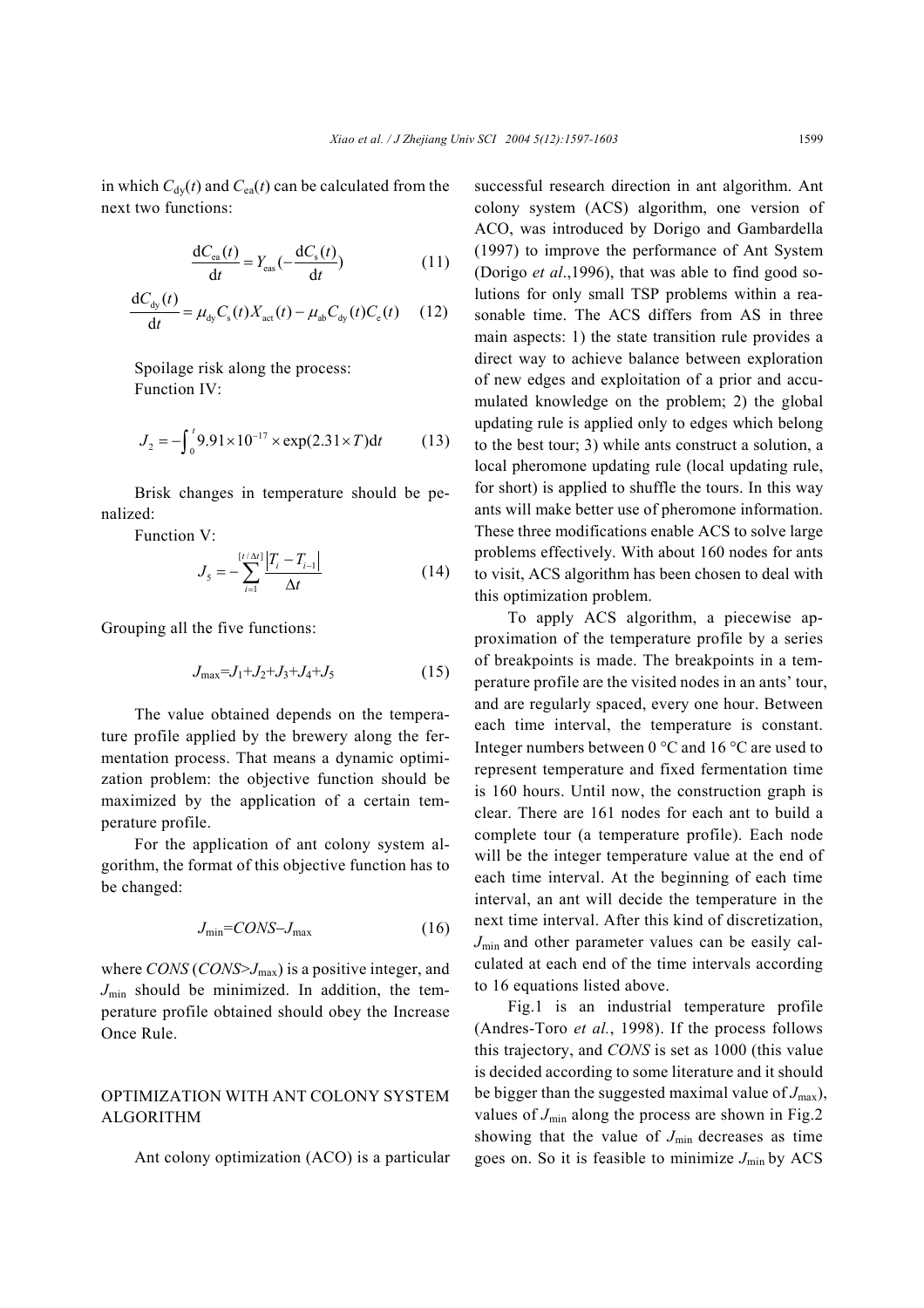approach. Here  $J_{\text{min}}$  is like tour length in TSP problems, and the only difference is that  $J_{\text{min}}$  increases negative values along the tour construction.

Informally, ants search the optimal temperature profile as follows: *m* ants are initially positioned on  $(t(0), T(0))$ : it represents coordinate in construction graph, in which *X* axis represents time and *Y* axis represents temperature. Here, *t*(0) is the beginning of the first time interval, and next time interval begins at *t*(1). That means there are 161 *X* axis coordinates:  $t(i)$ ,  $i=0,1,..., 160$ . Using 10 °C  $(T(0)$  set as this value) as the beginning of the solution is recommended by the industrial temperature profile shown in Fig.1. When the program goes into the inner loop, each ant begins to build a tour (a feasible temperature profile). Take an ant *k*   $(k=1,2,\ldots,m)$  for example, if it is now in node *r*:  $(t(i), T(i))$ ,  $i=0,1,...,160$ , it should choose the next node *s*:  $(t(i+1), T(i+1))$  to move to. There are 17 choices available:  $(t(i+1), 0)$ ,  $(t(i+1), 1)$ ,  $(t(i+1),$ 2), ...,  $(t(i+1), 16)$ .  $N(r)$  is the set consisting of these choices.  $J_{\text{min}}(i+1, j)$ ,  $j=0,1,...,16$ , can be easily calculated. Each of them corresponds to a choice of node  $(t(i+1), j)$ . Then the state transition rule is applied:

$$
s = \begin{cases} \arg \max_{u \in N(r)} \{ \tau(r, u) [\eta(r, u)]^{\beta} \} & \text{if } q \le q_0 \\ S & \text{otherwise} \end{cases}
$$
 (17)

where  $\tau(r, u)$  is the amount of pheromone trail on edge. There are 160 time intervals, and in each of it, a matrix  $(17\times17)$  is used to record the intensity of



**Fig.1 Industrial temperature profile** 

Time (h)

the trail.  $\eta(r, u)$  is a heuristic function given by the next Eq.(18):

$$
\eta(r, u) = \begin{cases} \frac{1}{J - \min_{j \in [0, \dots, 16]} (J+1)} & \text{if } \min_{j \in [0, 1, \dots, 16]} (J) \le 0; \\ \frac{1}{J} & \text{otherwise} \end{cases}
$$
(18)

where  $J = J_{\min} (i + 1, j) - J_{\min} [i, T(i)]$ .

 $\beta$  is a parameter which weighs the relative importance of pheromone versus heuristic value. *q* is a value chosen randomly with uniform probability in [0,1],  $q_0$  (0≤ $q_0$ ≤1) is a parameter, and *S* is a random variable selected according to the distribution given by Eq.(19), which gives the probability with which an ant in node *r* choose the node *s* to move to.

$$
p(r,s) = \frac{[\tau(r,s)][\eta(r,s)]^{\beta}}{\sum_{u \in N(r)} [\tau(r,u)][\eta(r,u)]^{\beta}}
$$
(19)

While building a solution, ants visit nodes and change their amount of pheromone trail by applying the following local updating rule:

$$
\tau(r, s) \leftarrow (1-\rho)\tau(r, s) + \rho \Delta \tau(r, s) \tag{20}
$$

where  $\rho$  (0< $\rho$ <1) is the pheromone decay parameter.  $\Delta \tau(r, s) = \tau_0$  is the initial pheromone level.

After all ants had completed their tours, global updating is performed. The pheromone amount is



**Fig.2 Objective function value along the process**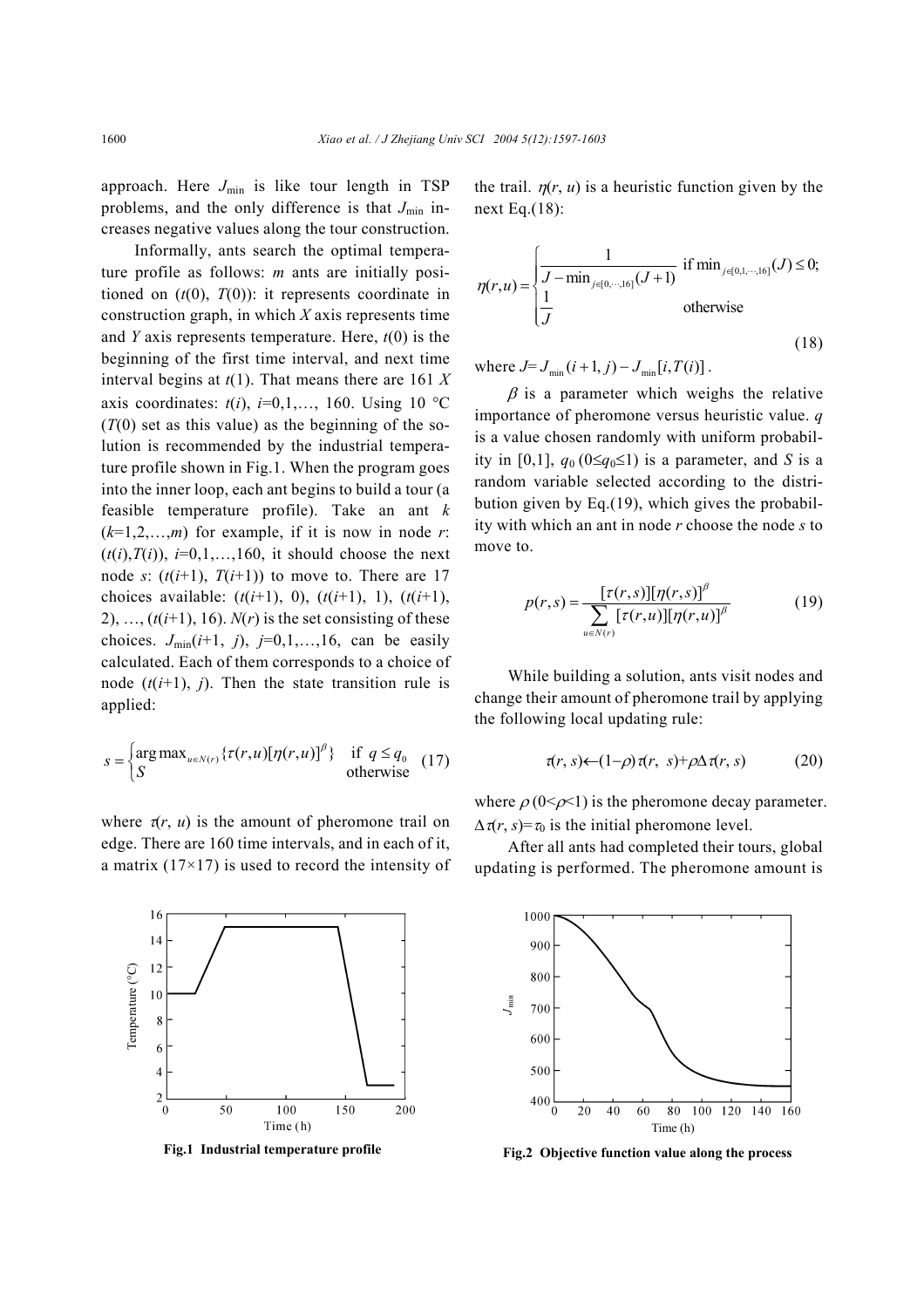updated by applying the follow global updating rule. To simplify the problem, global updating rule only apply to those tours that once belonged to the global-best-tour:

$$
\tau(r, s) \leftarrow (1-\alpha) \tau(r, s) + \alpha (J_{\min g b})^{-1}
$$
  
if  $(r, s) \in global-best-tour$  (21)

 $0 \leq \alpha \leq 1$  is the pheromone decay parameter, and  $J_{\text{min gb}}$  is the  $J_{\text{min}}$  value of the global best temperature profile from the beginning of the trail.

A version of ant colony system algorithm for this case is rapidly developed by MATLAB language.

Initial tests were done with recommended parameter settings (Dorigo and Gambardella, 1997):  $m=10$ ;  $\beta=2$ ;  $q_0=0.9$ ;  $\alpha=\rho=0.1$ ; *CONS*=1000;  $\tau_0 = (161 \times (1000 - 541.5504))^{-1}$ ; iteration number=5. After several runs, the parameter  $\beta$  changes to 4;  $q_0$ changes to 0; iteration number changes to 10. With these parameters, a promising temperature profile has been achieved.

## RESULTS AND DISCUSSION

The temperature profile obtained using ACS algorithm for the selected parameters in this paper is shown in Fig.3. This jagged profile calls for a smoothing process. This process can be done by means of average calculation for every 40 hours of the obtained temperature profile. Four new temperature values are obtained and placed in the center point of every time range (40 hours). From 0 to 20 hours (expressed as [0,20]), the temperature (*T*) is the first mean value (expressed as *mean*1); [20,40], *T* changes from *mean*1 to *mean*2 (straight line links this two values); [40,60], *T*=*mean*2; [60,80], *T* changes from *mean*2 to *mean*2+(*mean*3− *mean*2)/2; [80,100], *T* changes from *mean*2+ (*mean*3−*mean*2)/2 to *mean*3; [100,120], *T*=*mean*3; [120,140], *T* changes from *mean*3 to *mean*4; [140,160], *T*=*mean*4. Fig.4 shows the final temperature profile, which is suitable for implementation, obtained after smoothing process.

Using this smoothed temperature profile, the behavior of the kinetic variables of the fermentation process model can be shown in Figs.5, 6, 7 and 8. Fig.5 illustrates time courses of the total suspended biomass and its components: active, latent, and dead cells. Fig.6 is the sugar concentration curve, Fig.7 is the ethanol concentration curve and Fig.8 illustrates diacetyl concentration.

Several runs have been made changing the initial parameters related to the ACS algorithm. It is not recommended to use a large number of iterations to get "better results", because of the following reasons: (1) After 20 iterations,  $J_{\text{min}}$  seems to be constant in the experiment; (2) More iterations means much more time to get satisfactory result; (3) Most importantly, the trend of the industrial temperature profile together with Increase Once Rule will keep some results out of feasible solutions. So it is better to have more runs with moderate iterations in each run than the contrary approach. Actually, in these runs  $J_{\text{min}}$  are always satisfactory, but



**Fig.3 Optimal temperature profile obtained by ACS**



**Fig.4 Smoothed temperature profile**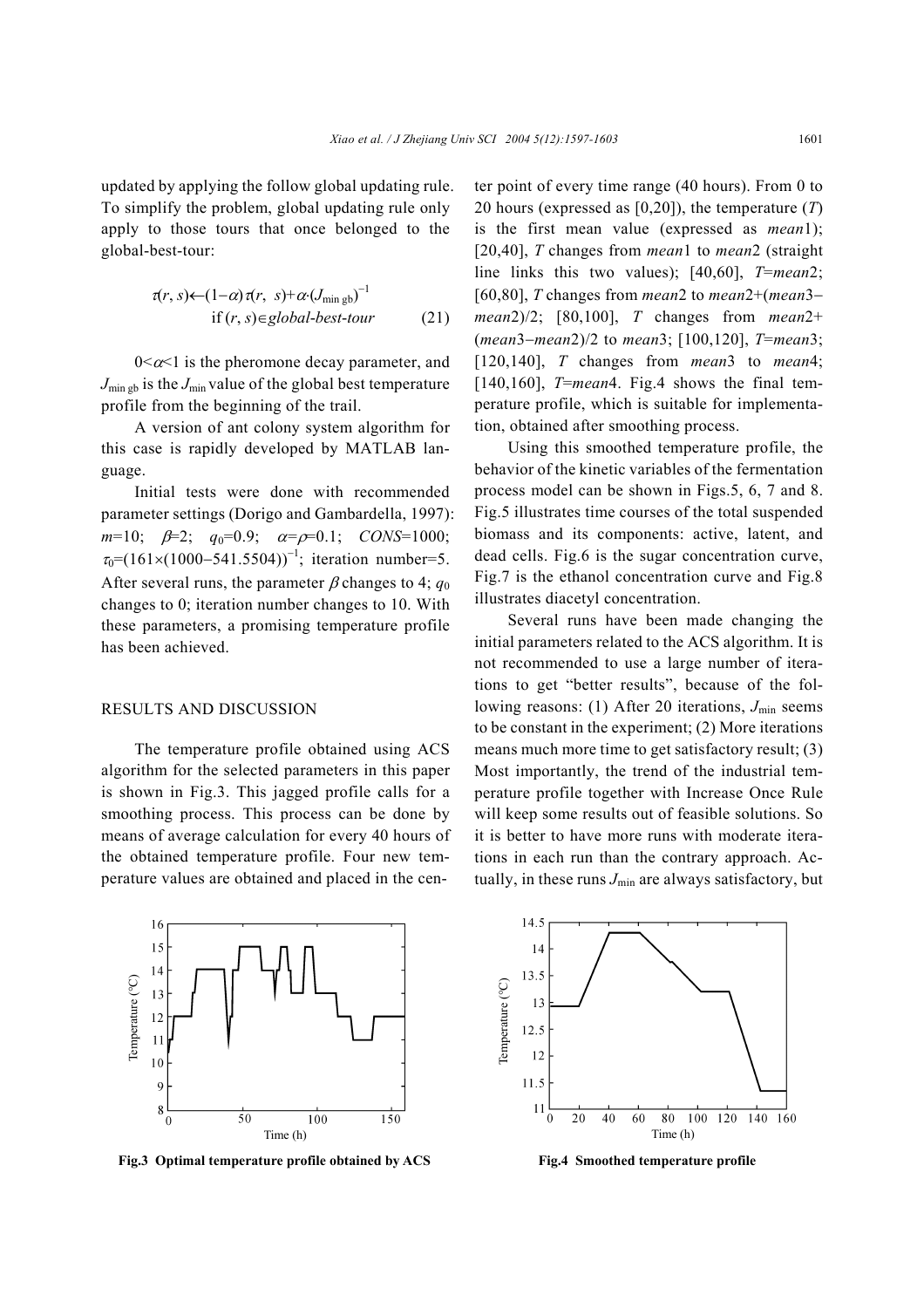sometimes results are infeasible solutions. After reviewing all the results, the best temperature profile with minimum  $J_{\text{min}}$  was selected and smoothed for feasible implementation. This new temperature profile is obtained not only by minimizing the value of *J*min, which ensures getting the required ethanol level without sacrificing the quality of beer, but also by taking application factors into consideration.

Table 1 shows the results and comparison with previous results found in the literature.

#### **CONCLUSION**

8

 $\overline{7}$ 6

In this paper, with the help of MATLAB lan-

Total

guage, ACS algorithm is first applied to the beer fermentation process optimization problem. The promising results of this work show that the ACS approach can compete with the original GA approach (Andres-Toro *et al.*, 1997a; 1997b; Carrillo-Ureta *et al.*, 2001) in terms of solution quality and computation speed in this problem and indicate the potential of ACS as a reliable and useful tool for solving dynamic process optimization problems.

Further work to be done includes: using ACS algorithm in continuous spaces without discretization approximation; getting a smooth profile without an additional smoothing process; and considering other industrial implementation aspects: economic factors, energy management, etc.

 $\overline{160}$ 

 $\overline{160}$ 

140 120 100



Industrial temperature profile<br>Industrial temperature profile<br>Industrial contract temperature profile obtained by GA Temperature profile obtained by ACS *J*<sub>max</sub> 546.3 585.5214 585.5865 Computation effort (s)  $\beta$  30.87